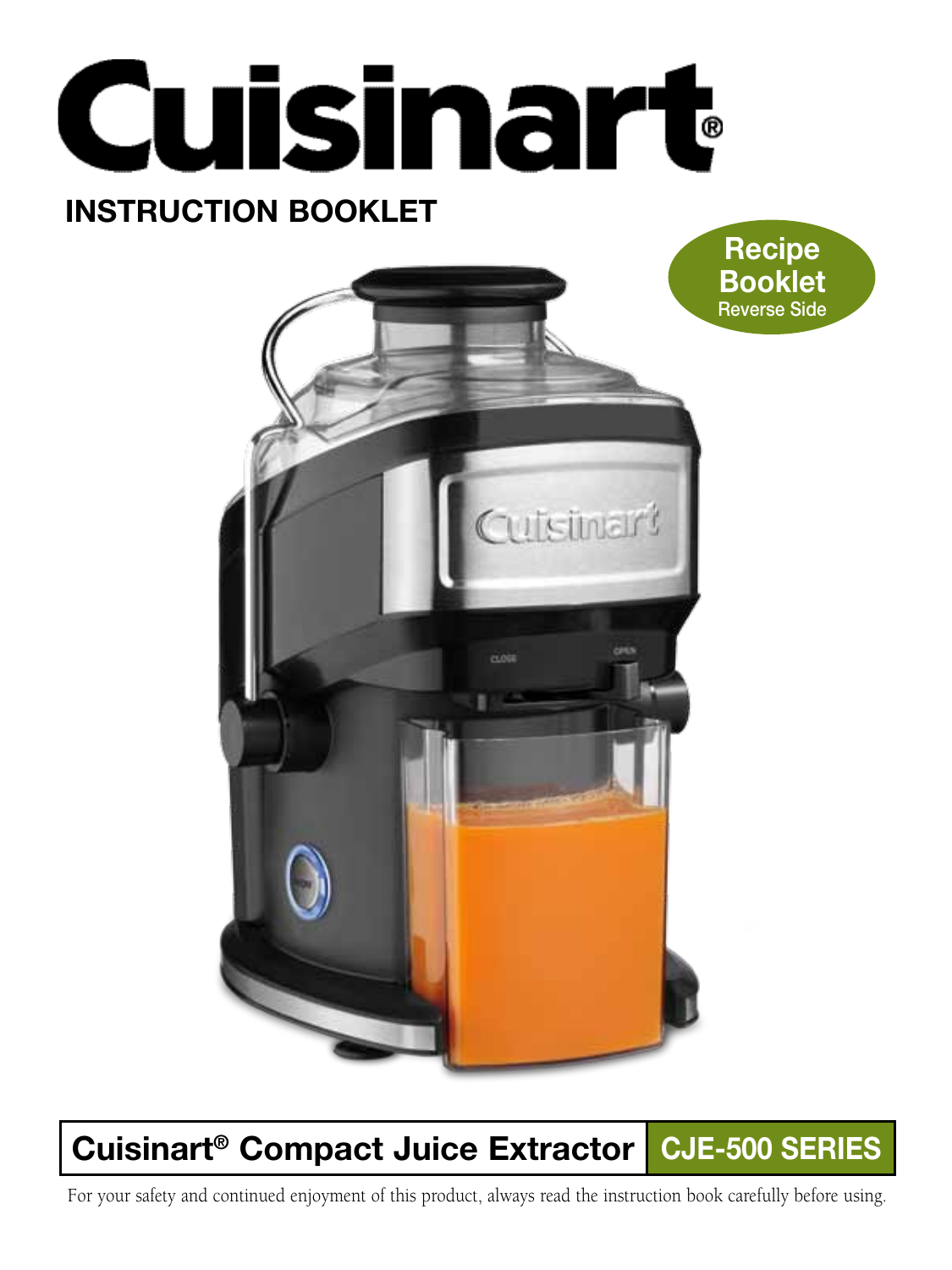# IMPORTANT SAFEGUARDS

When using any electrical appliance, basic safety precautions should always be followed, including the following:

- 1. Read instructions thoroughly.
- 2. Always unplug unit from outlet when not in use, before putting on or removing parts and before cleaning.
- 3. To protect against electrical shock, do not immerse the juice extractor motor housing in water or other liquids.
- 4. When any appliance is used by or near children, supervise closely.
- 5. Avoid contact with moving parts.
- 6. If the juice extractor has a damaged cord or plug or malfunctions, DO NOT OPERATE. Contact our Customer Service Center to return for examination, repair or adjustment.
- 7. Using accessory attachments not sold or recommended by the manufacturer can cause fire, electric shock or injury.
- 8. Do not allow the power cord to come into contact with any hot surfaces, including stove, or to hang over table edge or counter.
- 9. Before turning the motor on, always make sure juice extractor cover is properly positioned and securely in place. Do not open cover while the juice extractor is in operation.
- 10. Switch to OFF position after each use and be sure the motor stops completely before disassembling.
- 11. Do not put fingers or other objects into the juice extractor opening while it is in operation. If food becomes stuck in the opening, use food pusher or another piece of fruit or vegetable to push it down, or turn the motor off and disassemble the unit to remove the remaining food.
- 12. If the mesh filter-basket/blade is damaged, do not use.
- 13. Always make sure the juice extractor cover is properly positioned and secured before motor is turned on. If it is not, the safety interlock will not operate. Do not loosen cover while the juice extractor is in use.
- 14. Not designed for outdoor use.
- 15. Appliance should be plugged into a 120V household outlet only.
- 16. The appliance is wired for domestic use only.
- 17. Do not use the appliance for anything other than the intended purpose, as outlined in the instruction booklet.
- 18. Never juice with the spout in the closed position.
- 19. Do not operate without the pulp container in place.
- 20. Do not operate your appliance in an appliance garage or under a wall cabinet. When storing in an appliance garage always unplug the unit from the electrical outlet. Not doing so could create a risk of fire, especially if the appliance touches the walls of the garage or the door touches the unit as it closes.

# SAVE THESE INSTRUCTIONS HOUSEHOLD USE ONLY

No user-serviceable parts are inside. Do not attempt to service this product.

Maximum rating is 400 watts.

A short power supply cord is provided to reduce the risk resulting from becoming entangled in or tripping over a long cord. AN EXTENSION CORD MAY BE USED WITH CARE: HOWEVER, THE MARKED ELECTRICAL RATING SHOULD BE AT LEAST AS GREAT AS THE ELECTRICAL RATING OF THE JUICE EXTRACTOR.

The extension cord should not be allowed to drape over the countertop or tabletop, where it can be pulled on by children or tripped over.

# POLARIZED PLUG

This appliance has a polarized plug (one blade is wider than the other). To reduce the risk of electric shock, this plug is intended to fit into a polarized outlet only one way. If the plug does not fit fully into the outlet, reverse the plug. If it still does not fit, contact a qualified electrician. Do not attempt to modify the plug in any way. If the plug fits loosely into the AC outlet or if the AC outlet feels warm, do not use that outlet.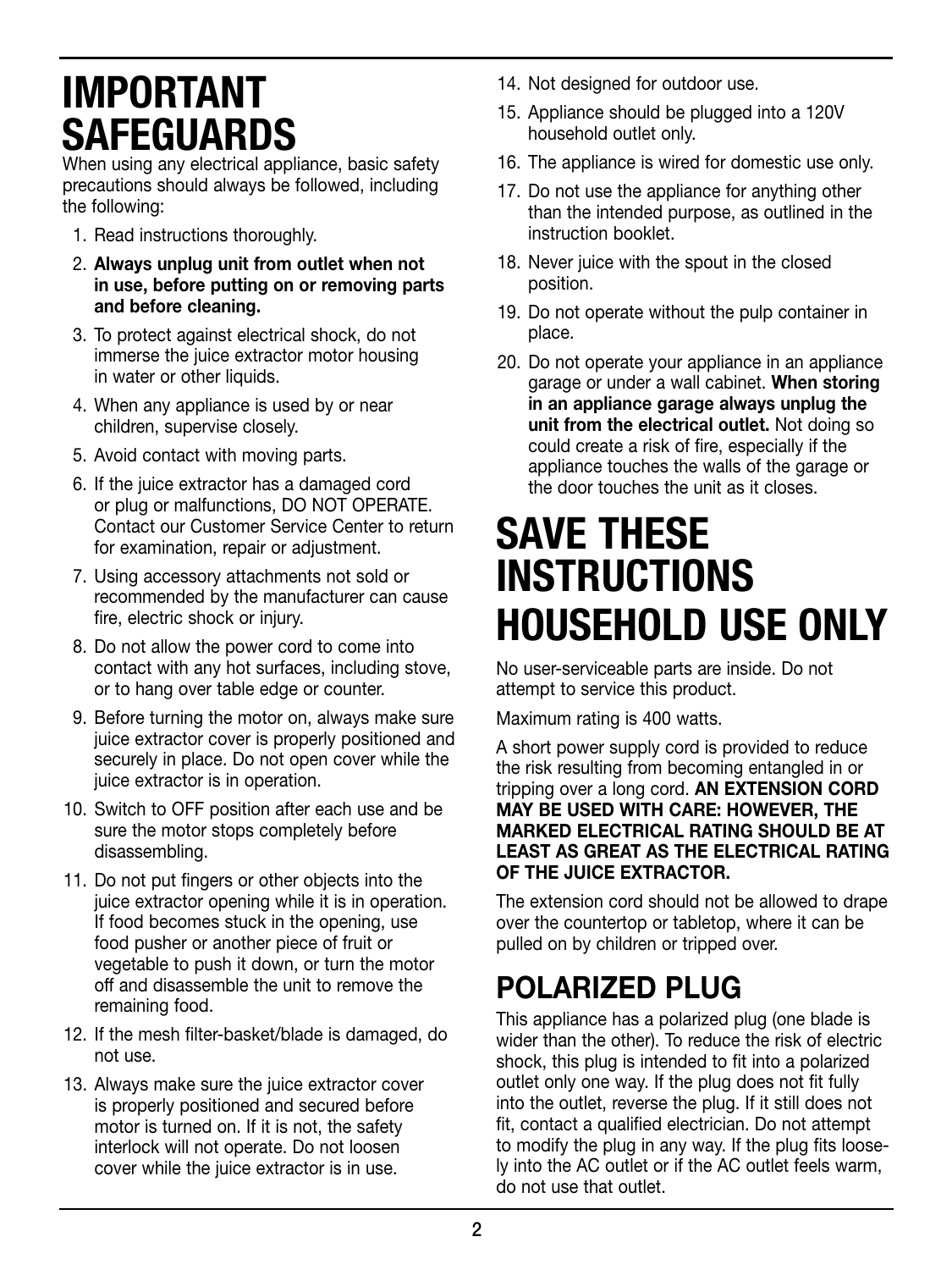# **CONTENTS**

| Assembly Instructions  4                                                  |
|---------------------------------------------------------------------------|
|                                                                           |
|                                                                           |
| Cleaning and Maintenance  5                                               |
| Tips and Hints $\ldots \ldots \ldots \ldots \ldots \ldots \ldots 5$       |
| Troubleshooting $\ldots \ldots \ldots \ldots \ldots \ldots \ldots \ldots$ |
| Approximate Yield Juicing Chart 7                                         |
| Warranty8                                                                 |
|                                                                           |

### Parts and features

- 1. Sturdy Housing with Powerful Motor
- 2. Power button with blue LED light
- 3. 16-ounce juice pitcher
- 4. 40-ounce pulp container
- 5. Cover with large feed tube and pusher
- 6. Safety bar
- 7. Adjustable flow spout
- 8. Mesh filter basket/blade
- 9. Filter housing
- 10. Nonslip rubber feet (not shown)
- 11. Cleaning brush
- 12. BPA free (not shown) All materials that come in contact with food and/or liquid are BPA free.

## before first use

- Remove all packaging materials and any promotional labels or stickers from your Cuisinart® Compact Juice Extractor. Be sure all parts (listed in Parts and Features) of your new appliance have been included before discarding any packaging materials.
- You may want to keep the box and packing materials for use at a later date.
- Before using your Cuisinart® Compact Juice Extractor for the first time, remove any dust from shipping by wiping the base with a damp cloth.
- Thoroughly clean cover, pusher, pulp container, juice pitcher and mesh filter basket/blade assembly by hand or on top rack of dishwasher.
- Never place the motor housing in the dishwasher, nor immerse it in water. Always use a damp cloth to wipe it clean.

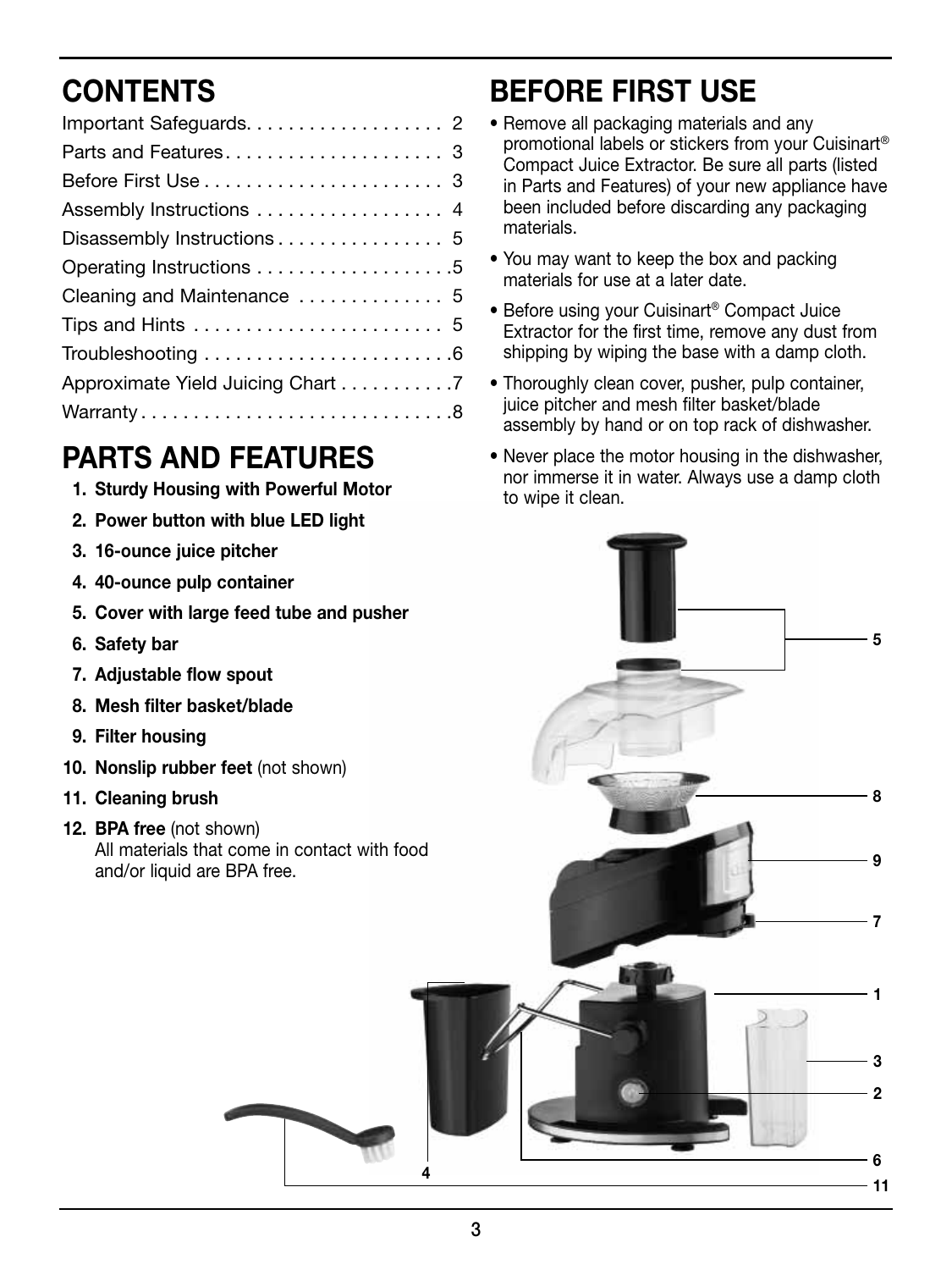### **ASSEMBLY INSTRUCTIONS**

#### Assembling the Compact Juice Extractor

- 1. Place motor base on a clean, flat surface. Make sure the motor base is unplugged from the power outlet (not shown).
- 2. Be sure the safety bar is in the unlock position. (It is unlocked if it is at rest at rear of motor base.)
- 3. Place filter housing on top of motor base by lining up the grooves in the filter housing with the arms on motor base.
- 4. Insert the mesh filter basket/ blade firmly into filter housing by pressing down on rim of the filter so it locks securely in place. Be careful not to touch the blades in the bottom of the basket and be sure this part is inserted before every use.
- 5. Place cover on top of filter housing. Be sure to align the feed tube over the mesh filter.
- 6. Move the safety bar into the lock position by bringing the bar over the cover until it sits securely in the grooves.
- 7. Insert the pulp container into the rear of the unit by tilting the opening slightly under the cover.
- 8. Place juice pitcher in the front center of the unit.
- 9. Insert the food pusher into the feed tube by aligning the groove in the food pusher with the small indent on the inside of feed tube.
- 10. Make sure the flow spout is in the open position. Never juice with the spout in the closed position.

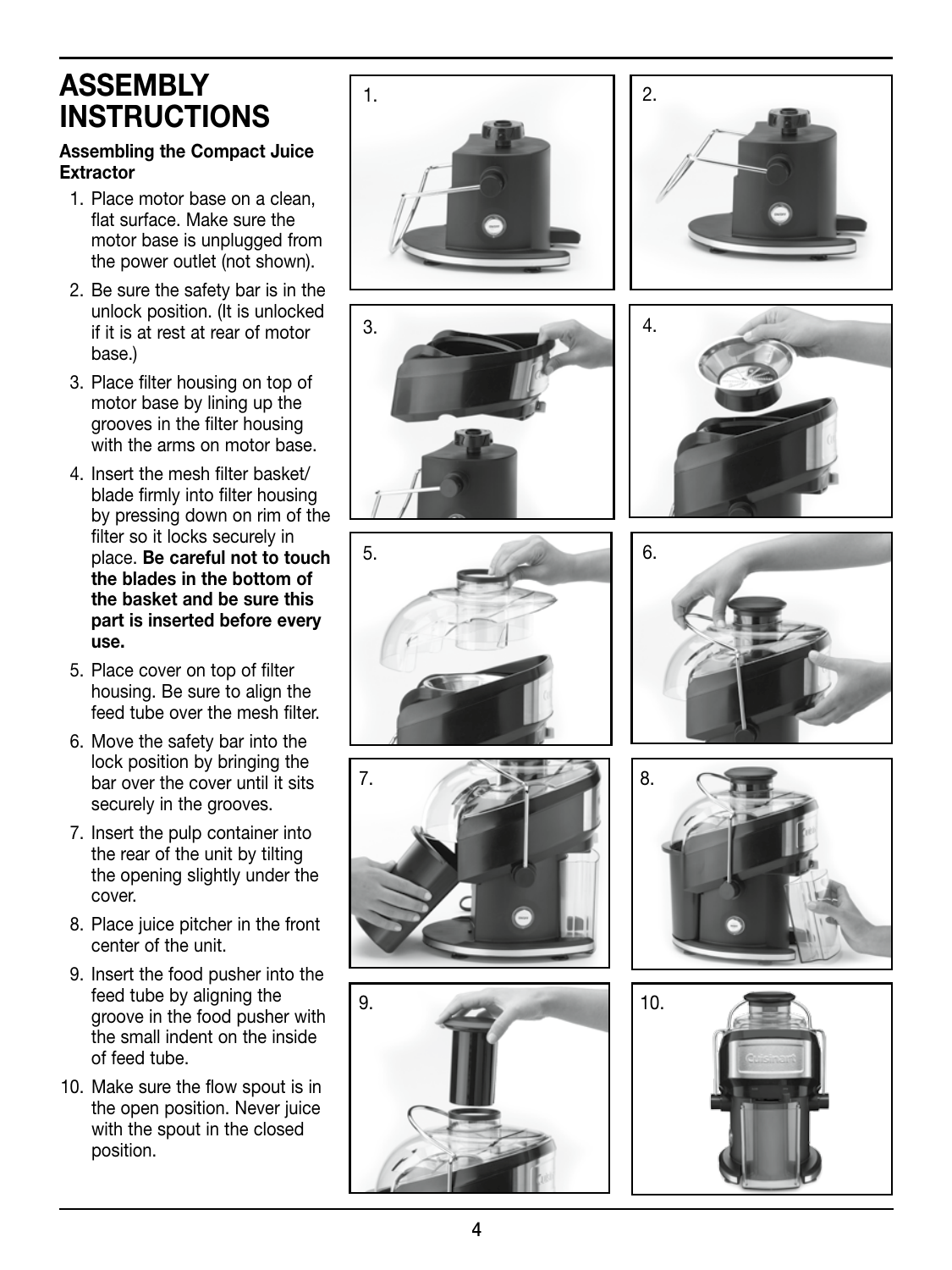### **DISASSEMBLY** instructions

#### Disassembling the Compact Juice Extractor

- 1. Unplug the Compact Juice Extractor.
- 2. Remove the food pusher from cover.
- 3. Move the safety bar to the unlock position. It is unlocked if it is at rest at the back of the motor base.
- 4. Lift and remove cover from filter housing.
- 5. Carefully remove mesh filter basket/blade from the filter housing by pulling up on the sides of the rim. Be careful not to touch the blades in the bottom of the basket.
- 6. Make sure the flow spout is in the closed position. Remove the juice pitcher.
- 7. Remove the pulp container from the rear of the motor base and empty.

# OPERATING INSTRUCTIONS

- 1. Make sure your Compact Juice Extractor is properly assembled. (See Assembly Instructions, page 4.)
- 2. Plug the power cord into a 120V electrical outlet.
- 3. Make sure that the spout is in the open position. Never juice with the spout in the closed position.
- 4. Wash all selected fruits or vegetables.
- 5. While many fruits and vegetables will not need cutting, any item with a diameter larger than 2¾ inches will need to be cut.
- 6. Press the on/off button when ready to begin. The blue LED light will illuminate.
- 7. Lift the food pusher out of the feed tube and drop your food into the opening. Push through by inserting the food pusher and pressing firmly.
- 8. The juice will flow into the juice pitcher and the pulp will accumulate in the pulp container.
- 9. When finished juicing, press the On/Off button to stop the motor.
- 10. Before removing the juice pitcher from under the spout, slide the spout to the closed position. This will prevent juice from dripping on the counter.

### Cleaning and maintenance

Do not immerse the motor housing in water or spray it with water. Clean only by wiping with a damp sponge, cloth or paper towel. Use any liquid dishwashing detergent, but do not use any products containing ammonia or scouring powders, as these products will dull, scratch or mar the finish.

For easy cleanup, use cleaning brush to remove excess pulp from the filter/sieve and the lid after each use. Vegetables and fruits will harden if left to dry on the unit parts, making it harder to clean.

1. Unplug juicer and carefully take it apart, following Disassembly Instructions on this page.

WARNING: Be careful when handling the mesh filter basket/blade, as blades are very sharp.

- 2. Rinse all removable parts with cold water.
- 3. Wash the pulp container, juice pitcher, pusher, lid and mesh filter basket/blade in hot, sudsy water, or on top rack of dishwasher. Do not use a metal brush or pad.

 NOTE: For best juicing results, the mesh filter basket/blade must always be thoroughly cleaned after each use.

- 4. Towel dry all parts.
- 5. Any other servicing should be performed by an authorized service representative.

## TIPS AND HINTS

- Extracted juice captures about 95% of the nutrients from fresh fruits and vegetables. Drinking extracted juice is the fastest and most efficient way for your body to digest and absorb all of those nutrients. Digesting whole fruits can take about an hour; extracted juices take only 15 minutes.
- Freshly extracted juices are an excellent aid in weight management and in cleanses, which rid the body of toxins.
- Always use fresh, organic and seasonal produce. Organic produce is grown without synthetic fertilizers and chemicals, which is very important when juicing whole foods. Buying foods in season is considerably less expensive than purchasing offseason, and flavors are much better.
- Wash all fruits and vegetables immediately after purchasing and store them in the refrigerator. This way they are ready to juice at any time.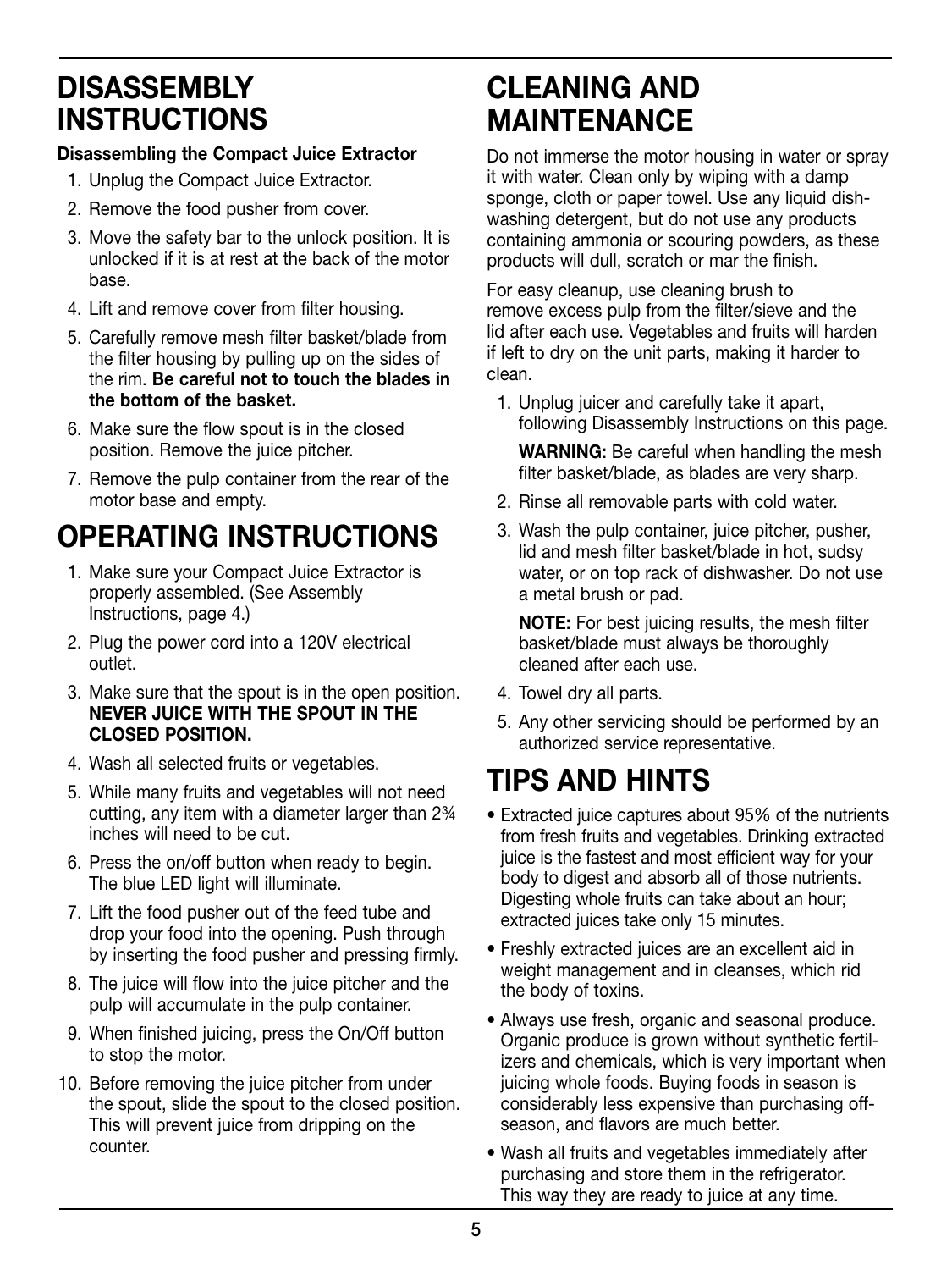- Always juice fresh fruits and vegetables as soon as possible after purchasing. The longer produce is held, the more nutrients it loses.
- Fresh juices should be consumed immediately. They lose nutrients as they sit.
- Certain fruits should be peeled before juicing. Examples are pineapples, melons, mangoes, papayas, citrus – any fruit with skin that you cannot eat. Also remove all pits and hard seeds from peaches, cherries, mangoes, etc.
- Citrus fruit juice is delicious and creamy, and richer in nutrients.
- If cucumbers are waxy, peel them before juicing.
- Juice the softer ingredients before the harder ones.
- When juicing herbs or leafy greens, juice them in the middle of a combination of ingredients in order to extract the greatest amount of juice.
- Use your taste to guide you on fruit and vegetable combinations for juices. The recipes provided are a guideline, but the possibilities are endless.

Experiment to discover your favorite combinations.

- Carrots make a great and tasty base for vegetable juices, and apples do the same for fruit juices.
- Beets and carrots both have a naturally high sugar content, so when added to vegetable juices they can balance out any bitter flavors juiced vegetables may have.
- Use your Compact Juice Extractor in tandem with your blender. Blend fresh juices with ingredients like bananas, yogurt, and protein powders for delicious power smoothies.
- It is also possible to make a healthier, fresher version of your favorite cocktail with fresh juices.
- Blend fruit juices with sparkling water or seltzer to make a natural soda.
- The pulp that is separated from the juice has its own health benefits. It is high in fiber and can be used in a variety of ways. See our recipes as guides on how you can incorporate the fibrous pulp into your diet.

| <b>PROBLEM</b>                                                    | <b>SOLUTION</b>                                                                                                                                               |  |  |
|-------------------------------------------------------------------|---------------------------------------------------------------------------------------------------------------------------------------------------------------|--|--|
| Juice extractor does not<br>turn on                               | • The safety bar is not engaged. (See Assembly Instructions, page 4.)<br>• Press On/Off button to start juicing.                                              |  |  |
| Juice flow is slow                                                | • Make sure the spout is opened all the way.<br>• Excess pulp in mesh filter basket can slow juice rate. Stop the juice<br>extractor and clean filter basket. |  |  |
| Difficulty getting herbs<br>or leafy greens down the<br>feed tube | • Place them between other ingredients.                                                                                                                       |  |  |
| Juice still flowing with<br>unit off                              | • Make sure the spout is closed all the way.                                                                                                                  |  |  |
| Unit is on but juice/pulp<br>not flowing                          | • Make sure the mesh filter basket/blade is in place.                                                                                                         |  |  |

### **TROUBLESHOOTING**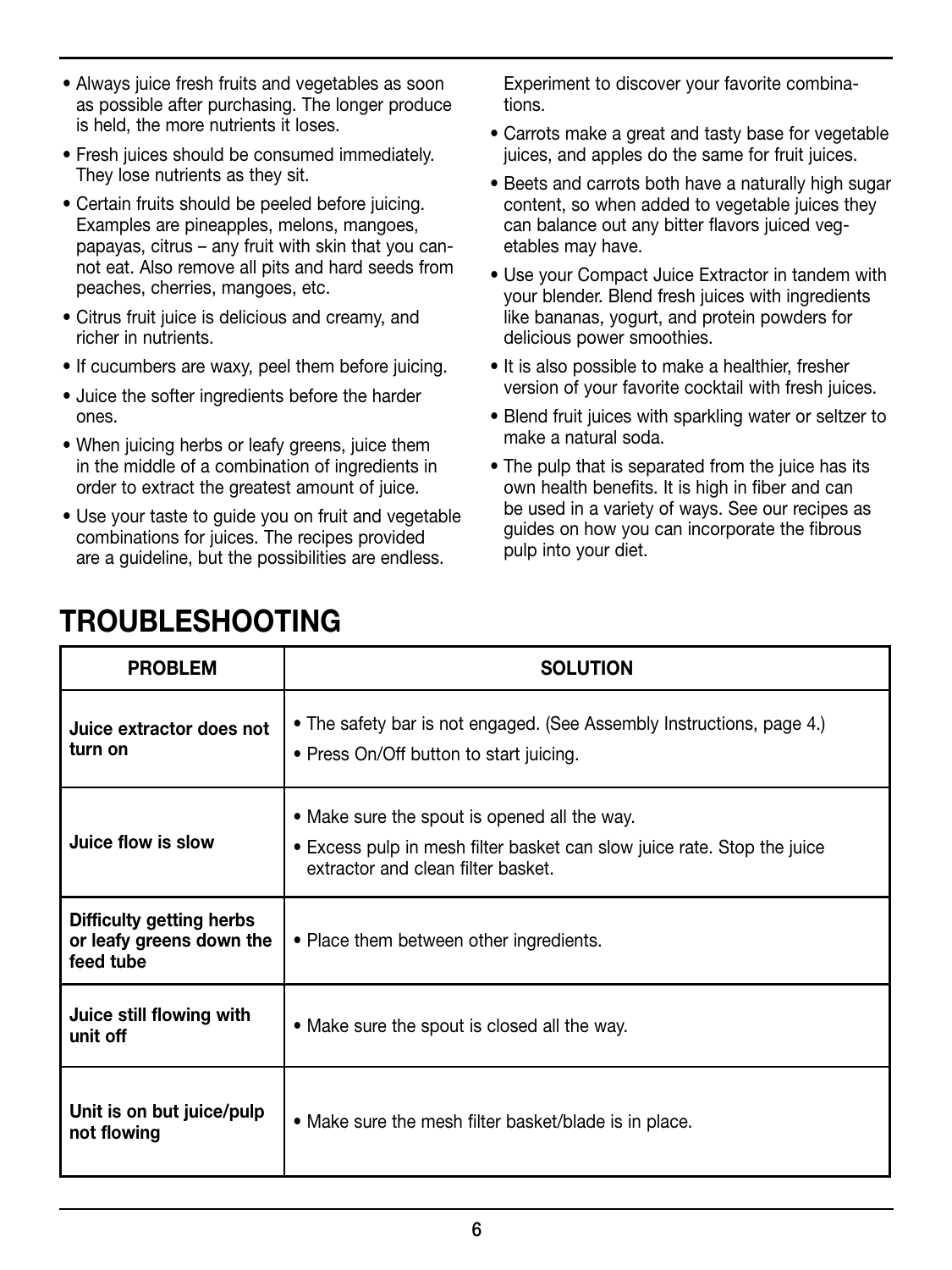## approximate yield juicing chart

| <b>FRUIT</b>                             | <b>AMOUNT</b>                                | <b>YIELD</b>                    |
|------------------------------------------|----------------------------------------------|---------------------------------|
| <b>APPLE</b> (quartered)                 | 1 medium (about 7 ounces)                    | $\frac{1}{2}$ cup or 4 ounces   |
| <b>CANTALOUPE</b> (peeled and seeded)    | 1 cup, cubed                                 | 1/2 cup or 4 ounces             |
| <b>GRAPES</b>                            | 1 cup                                        | $\frac{1}{2}$ cup or 4 ounces   |
| <b>ORANGE</b> (peeled and quartered)     | 1 medium (about 12 ounces)                   | 3/ <sub>3</sub> cup or 5 ounces |
| <b>PEACH</b> (pitted)                    | 1 medium (about 10 ounces)                   | 1/4 cup or 2 ounces             |
| <b>PEAR</b> (quartered)                  | 1 medium (about 7 ounces)                    | $\frac{1}{2}$ cup or 4 ounces   |
| <b>PAPAYA</b> (peeled and seeded)        | $\frac{1}{2}$ fruit (about 1 pound 3 ounces) | 1 cup or 8 ounces               |
| PINEAPPLE (peeled and cored)             | $1/2$ fruit                                  | 1 cup or 8 ounces               |
| <b>WATERMELON</b> (peeled and seeded)    | 1 cup, cubed                                 | $\frac{1}{2}$ cup or 4 ounces   |
| <b>STRAWBERRIES</b>                      | 1 cup                                        | $\frac{1}{2}$ cup or 4 ounces   |
| <b>GRAPEFRUIT</b> (peeled and quartered) | 1 medium to large (about 1 pound)            | 11/4 cup or 10 ounces           |
| <b>LEMON</b> (peeled)                    | 1 fruit (about 5 ounces)                     | 1/4 cup or 2 ounces             |
| <b>KIWI</b>                              | 1 fruit (about 3 ounces)                     | 1 ounce                         |
| <b>VEGETABLE</b>                         | <b>AMOUNT</b>                                | <b>YIELD</b>                    |
| <b>BEET</b> (quartered)                  | 1 medium (about 6 to 7 ounces)               | 1/2 cup or 4 ounces             |
| <b>LEAFY GREENS</b>                      | 1 handful (about 8 leaves)                   | $1\frac{1}{2}$ ounces           |
| <b>CARROT</b>                            | 1 pound                                      | 1 cup or 8 ounces               |
| <b>CELERY</b>                            | 4 large stalks                               | $\frac{1}{2}$ cup or 4 ounces   |
| <b>BELL PEPPER (quartered)</b>           | 1 medium (about 9 ounces)                    | $\frac{1}{2}$ cup or 4 ounces   |
| <b>CUCUMBER</b>                          | 1 medium/large (about 11 ounces)             | 1 cup or 8 ounces               |
| TOMATO                                   | 1 medium (about 5 ounces)                    | $\frac{1}{2}$ cup or 4 ounces   |
| <b>PARSLEY</b>                           | 1 bunch (about 6 ounces)                     | $\frac{1}{4}$ cup or 2 ounces   |
| <b>CABBAGE</b>                           | 1/4 head (about 12 ounces)                   | 3/4 cup or 6 ounces             |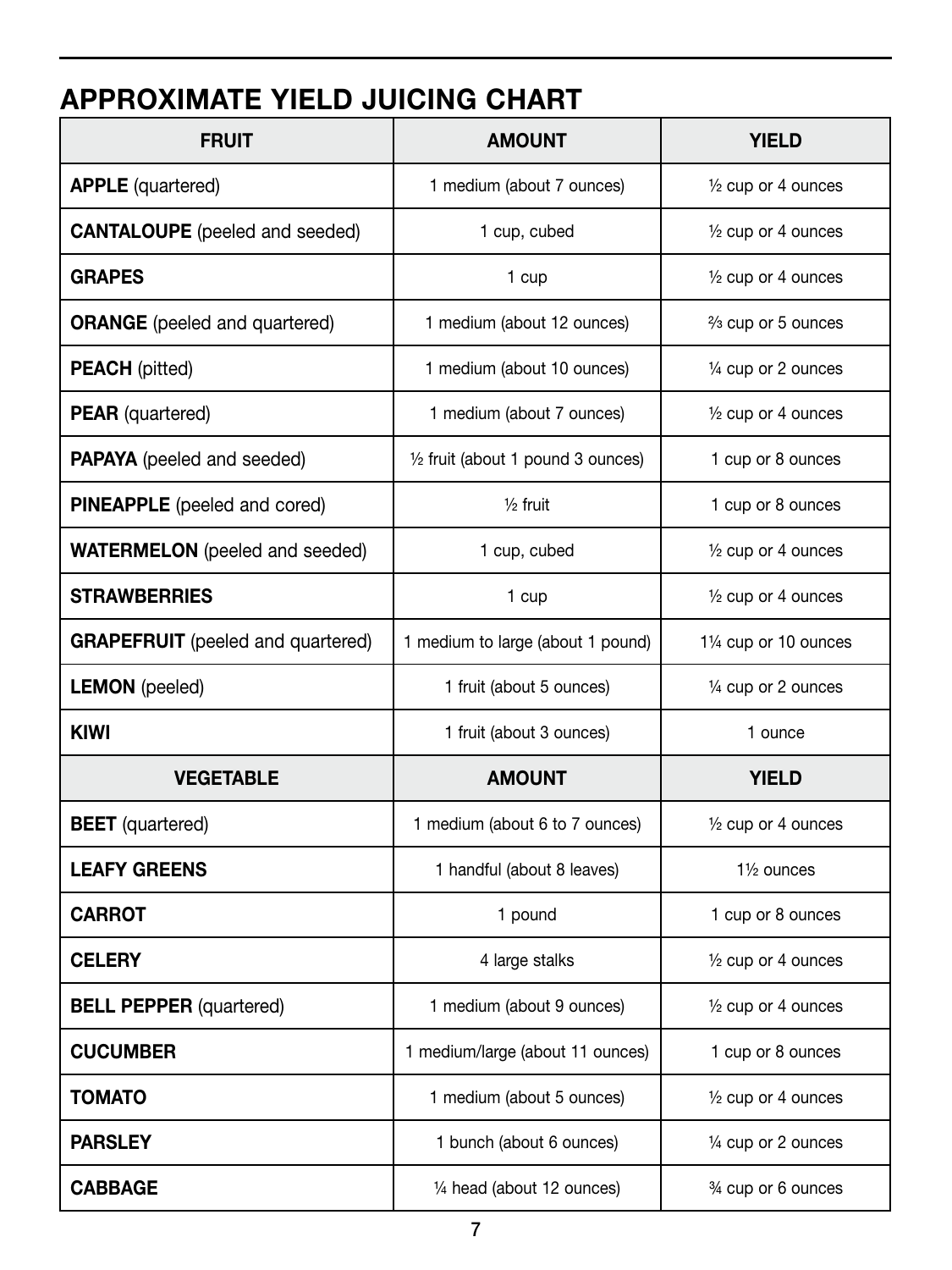# WARRANTY Limited Three-Year **Warranty**

This warranty is available to consumers only. You are a consumer if you own a Cuisinart® Compact Juice Extractor that was purchased at retail for personal, family or household use. Except as otherwise required under applicable law, this warranty is not available to retailers or other commercial purchasers or owners. We warrant that your Cuisinart® Compact Juice Extractor will be free of defects in materials and workmanship under normal home use for 3 years from the date of original purchase.

We recommend that you visit our website.

www.cuisinart.com for a fast, efficient way to complete your product registration. However, product registration does not eliminate the need for the consumer to maintain the original proof of purchase in order to obtain the warranty benefits. In the event that you do not have proof of purchase date, the purchase date for purposes of this warranty will be the date of manufacture.

#### CALIFORNIA RESIDENTS ONLY

California law provides that for In-Warranty Service, California residents have the option of returning a nonconforming product (A) to the store where it was purchased or (B) to another retail store that sells Cuisinart® products of the same type. The retail store shall then, according to its preference, either repair the product, refer the consumer to an independent repair facility, replace the product, or refund the purchase price less the amount directly attributable to the consumer's prior usage of the product. If neither of the above two options results in the appropriate relief to the consumer, the consumer may then take the product to an independent repair facility, if service or repair can be economically accomplished. Cuisinart and not the consumer will be responsible for the reasonable cost of such service, repair, replacement, or refund for nonconforming products under warranty. California residents may also, according to their preference, return nonconforming products directly to Cuisinart for repair or, if necessary, replacement by calling our Consumer Service Center toll-free at 800-726-0190. Cuisinart will be responsible for the cost of the repair, replacement, and shipping and handling for such nonconforming products under warranty.

#### BEFORE RETURNING YOUR CUISINART® PRODUCT

If your Cuisinart® Compact Juice Extractor should prove to be defective within the warranty period, we will repair or, if we think necessary, replace it. To obtain warranty service, please call our Customer Service Center tollfree at 1-800- 726-0190 or write to: Cuisinart, 7811 North Glen Harbor Blvd., Glendale, AZ 85307. To facilitate the speed and accuracy of your return, enclose \$10.00 for shipping and handling. (California residents need only supply a proof of purchase and should call 1-800-726-0190 for shipping instructions.) Please be sure to include your return address, description of the product's defect, product serial number, and any other information pertinent to the return. Please pay by check or money order. NOTE: For added protection and secure handling of any Cuisinart<sup>®</sup> product that is being returned, we recommend you use a traceable, insured delivery service. Cuisinart cannot be held responsible for in-transit damage or for packages that are not delivered to us. Lost and/or damaged products are not covered under warranty.

Your Cuisinart® Compact Juice Extractor has been manufactured to the strictest specifications and has been designed for use only in 120 volt outlets and only with authorized accessories and replacement parts. This warranty expressly excludes any defects or damages caused by attempted use of this unit with a converter, as well as use with accessories, replacement parts or repair service other than those authorized by Cuisinart. This warranty does not cover any damage caused by accident, misuse, shipment or other than ordinary household use. This warranty excludes all incidental or consequential damages. Some states do not allow the exclusion or limitation of these damages, so these exclusions may not apply to you. You may also have other rights, which vary from state to state.

**Important:** If the nonconforming product is to be serviced by someone other than Cuisinart's Authorized Service Center, please remind the servicer to call our Consumer Service Center at 1-800-726-0190 to ensure that the problem is properly diagnosed, the product is serviced with the correct parts, and to ensure that the product is still under warranty.